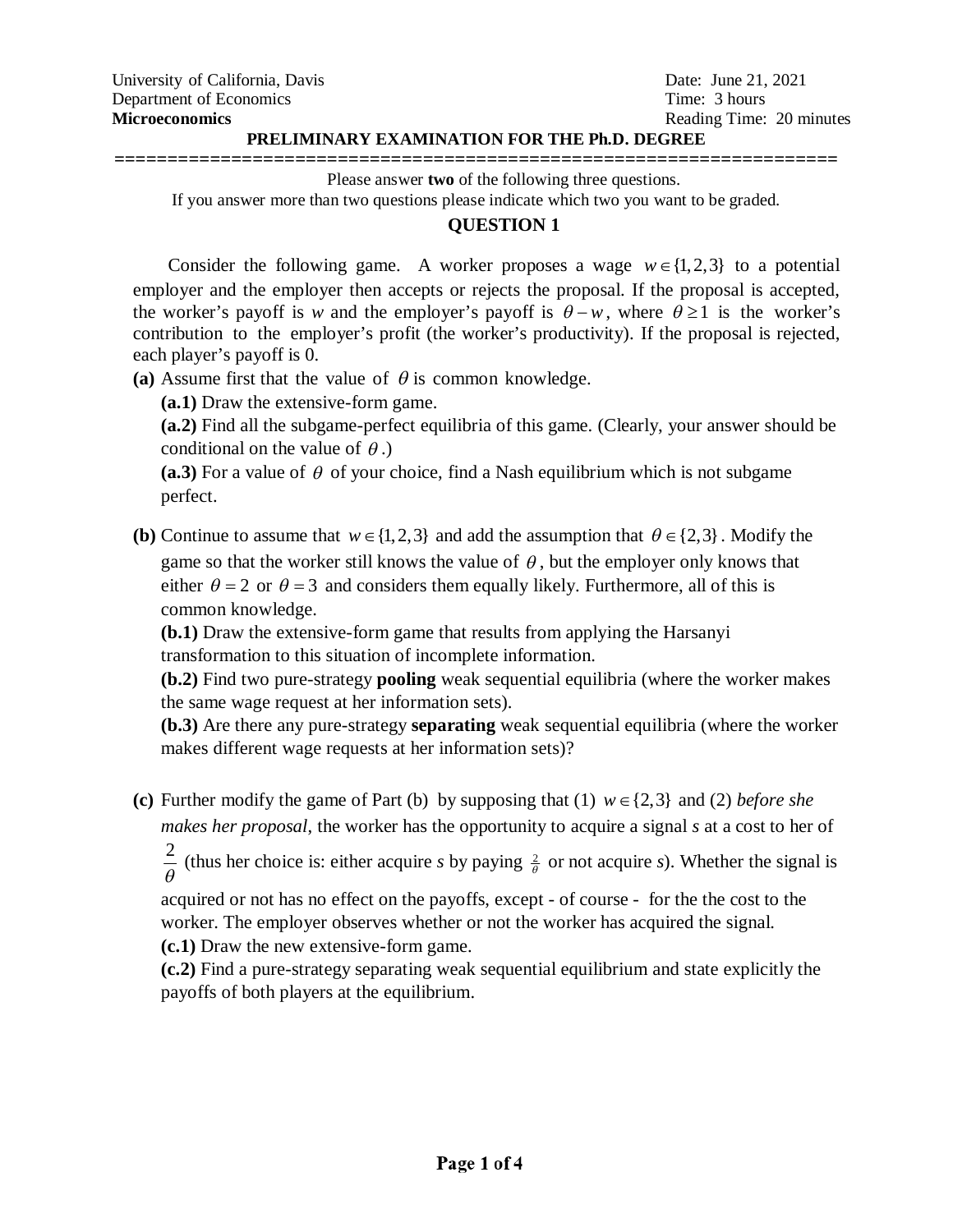#### **QUESTION 2:** Risk Apportionment

Considering only lotteries that pay in non-negative units of money, suppose that  $W, X, Y$  and  $Z$ are independent lotteries with bounded support. Assume that  $W >_1 X$  and  $Y >_1 Z$ .<sup>1</sup> Consider the following compound lotteries:

- K pays  $W + Y$  or  $X + Z$  with equal probabilities, 1/2;
- $\mathcal L$  pays  $W + Z$  or  $X + Y$  with equal probabilities, 1/2.

In what follows, you will compare these two compound lotteries in terms of stochastic dominance.

(a) Argue that if a Bernoulli index  $u : \mathbb{R}_+ \to \mathbb{R} \in \mathbb{C}^2$  is strictly increasing and strictly concave, then the function

$$
v(r) = \mathbb{E}[u(X+r)] - \mathbb{E}[u(W+r)]
$$

is strictly increasing.

(b) Argue now that, under the same assumptions about  $u$ ,

$$
E[v(Y)] > E[v(Z)].
$$

(c) Argue that, still under the assumptions on  $u$ ,

1  $\frac{1}{2}$  {E[u(W + Y)] + E[u(X + Z)]} <  $\frac{1}{2}$  $\frac{1}{2}$  {E[u(W + Z)] + E[u(X + Y)]}.

- (d) Interpret the previous result in terms of an expected utility maximizer's preferences and attitudes towards wealth and risk. How does she rank the compound lotteries  $\mathcal K$  and  $\mathcal L$ ? Provide intuition for this result.
- (e) How do lotteries  $K$  and  $\mathcal L$  rank in terms of stochastic dominance?
- (f) Using a virtually identical argument, one can prove the following: As before, suppose that W, X, Y and Z are independent lotteries, but assume that  $W >_1 X$  and  $Y >_2 Z$  now.<sup>2</sup> If  $u : \mathbb{R}_+ \to \mathbb{R} \in \mathbb{C}^3$  is strictly increasing, strictly concave, and has strictly positive third derivative everywhere, then

$$
E[u(W+Y)] + E[u(X+Z)] < E[u(W+Z)] + E[u(X+Y)]. \tag{*}
$$

Interpret this result in terms of the preferences of an expected utility maximizer and her attitudes towards wealth, risk and prudence: how does she rank the following compound lotteries:

- M pays  $W + Y$  or  $X + Z$  with equal probabilities, 1/2;
- N pays  $W + Z$  or  $X + Y$  with equal probabilities, 1/2?

<sup>&</sup>lt;sup>1</sup> Recall the notation used in class:  $W > 1$  X means that random variable W first-order stochastically dominates random variable X.

<sup>&</sup>lt;sup>2</sup> Recall again the notation from class:  $>$ <sub>2</sub> denotes second-order stochastic dominance.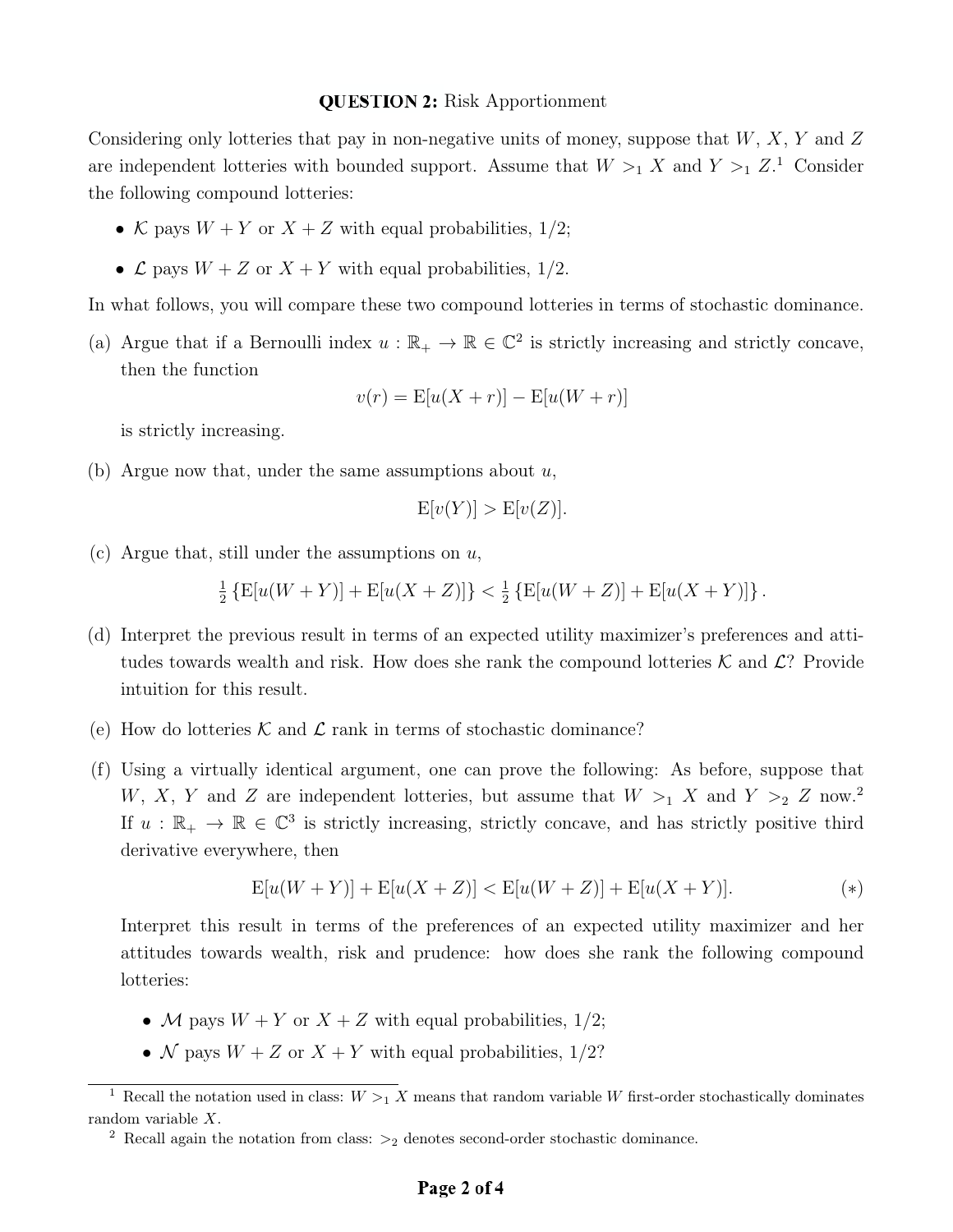### **QUESTION 3:** Dynamic General Equilibrium

Consider an exchange economy with society  $\mathcal{I} = \{1, ..., I\}$ . There are  $L + K$  commodities and trade takes place in two periods:

- 1. In the morning, L commodities are traded. Individual i is endowed with  $\omega_{\ell}^{i}$  units of commodity  $\ell = 1, \ldots, L$ , and her consumption is  $x_{\ell}^i$ . The price per unit of commodity  $\ell$  is  $p_{\ell}$ .
- 2. In the afternoon, the other K commodities are traded. The endowment and consumption of commodity  $k = 1, ..., K$  by individual i are  $\psi_k^i$  and  $y_k^i$ , respectively. The price per unit of commodity k is  $q_k$ .
- 3. In the evening, each agent consumes. If agent i has purchased the bundle  $x = (x_1, \ldots, x_L)$ in the morning and the bundle  $y = (y_1, \ldots, y_K)$  in the afternoon, her utility in the evening is  $u^i(x) + v^i(y)$ .

In the morning, besides trading the corresponding commodities, individual  $i$  chooses an amount  $m<sup>i</sup>$  of nominal savings. If positive,  $m<sup>i</sup>$  becomes nominal wealth in the afternoon; if negative, it is nominal debt that the agent must honor.

In the afternoon, given the prices  $q = (q_1, \ldots, q_K)$  and her savings  $m^i$ , agent i solves the problem

$$
\max_{y \in \mathbb{R}_+^K} \left\{ v^i(y) \, : \, q \cdot y \le q \cdot \psi^i + m^i \right\},\tag{1}
$$

where  $\psi^i = (\psi_1^i, \dots, \psi_K^i)$ . In the morning, given  $p = (p_1, \dots, p_L)$  and anticipating q, she solves

$$
\max_{(x,m)\in\mathbb{R}_+^L\times\mathbb{R}}\left\{u^i(x)+V^i(m,q)\,:\,p\cdot x+m\leq p\cdot\omega^i\right\},\tag{2}
$$

where  $\omega^i = (\omega_1^i, \dots, \omega_L^i)$  and

$$
V^{i}(m, q) = \max_{y \in \mathbb{R}_{+}^{K}} \left\{ v^{i}(y) : q \cdot y \leq q \cdot \psi^{i} + m \right\}.
$$

The minister of finance of this economy is worried that the agents may be acting silly. She would prefer it if, instead of solving the two problems (2) and (1), agent i solves the intertemporal problem

$$
\max_{(x,y,m)\in\mathbb{R}_+^L\times\mathbb{R}_+^K\times\mathbb{R}}\left\{u^i(x)+v^i(y)\,:\,p\cdot x+m\leq p\cdot\omega^i\text{ and }q\cdot y\leq q\cdot\psi^i+m\right\}.\tag{3}
$$

Not having taken the second-year GE course in his Ph.D., the dean of the most prominent economics department in the economy is worried that in the model he learned in the first-year course, people were assumed to solve the static problem

$$
\max_{(x,y)\in\mathbb{R}_+^L\times\mathbb{R}_+^K} \left\{ u^i(x) + v^i(y) \, : \, p \cdot x + q \cdot y \le p \cdot \omega^i + q \cdot \psi^i \right\},\tag{4}
$$

as if all trade took place at the same time.

There are three definitions of equilibrium for this economy.

# Page 3 of 4